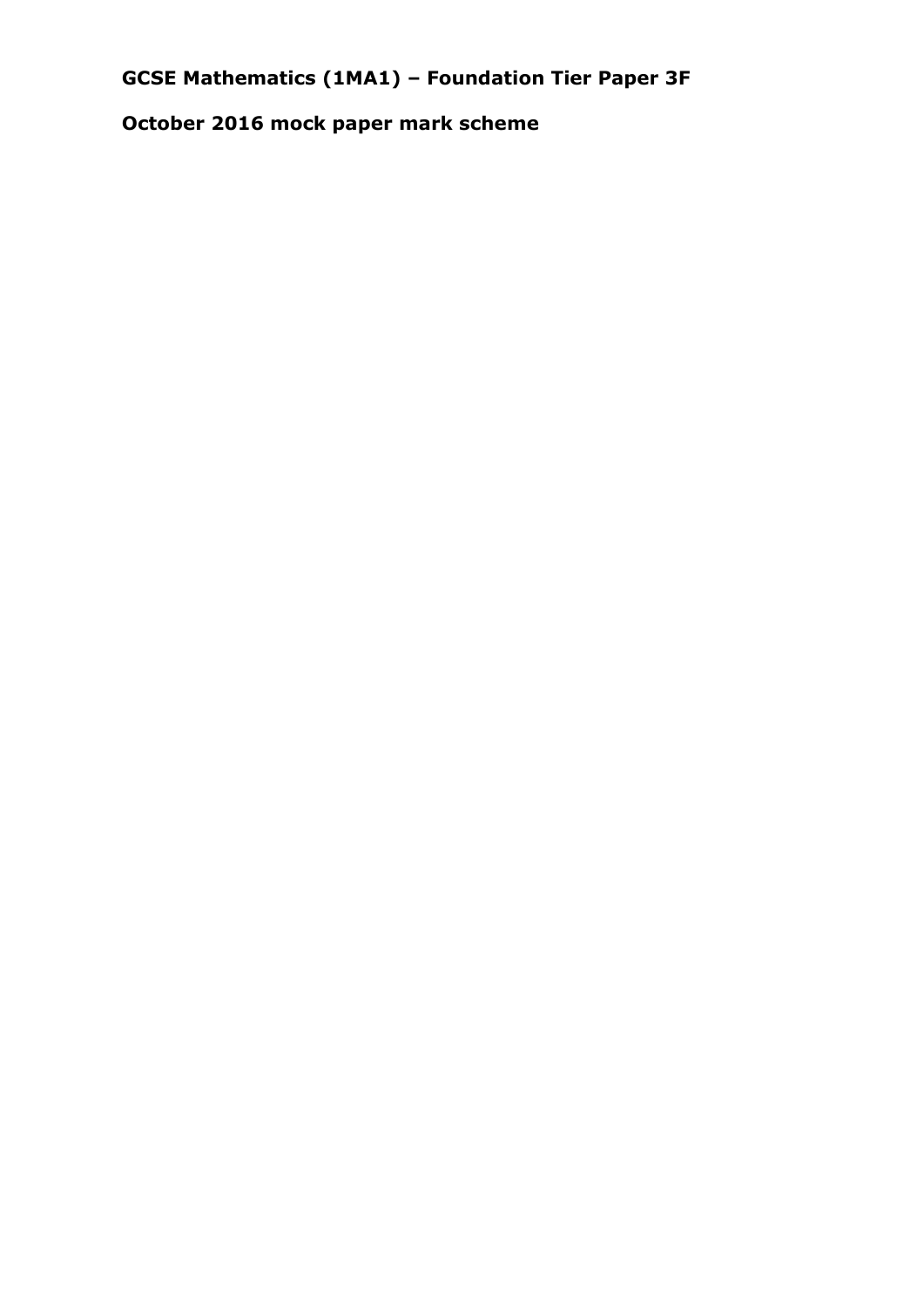#### **NOTES ON MARKING PRINCIPLES**

#### **Guidance on the use of codes within this mark scheme**

M1 – method mark. This mark is generally given for an appropriate method in the context of the question. This mark is given for showing your working and may be awarded even if working is incorrect.

P1 – process mark. This mark is generally given for setting up an appropriate process to find a solution in the context of the question.

A1 – accuracy mark. This mark is generally given for a correct answer following correct working.

B1 – working mark. This mark is usually given when working and the answer cannot easily be separated.

C1 – communication mark. This mark is given for explaining your answer or giving a conclusion in context supported by your working.

In some cases full marks can be given for a question or part of questions where no working is seen. However, it is wise to show working for one small slip could lead to all marks being lost if no working is shown.

Some questions (such as QWC) require all working to be shown; in such questions, no marks will be given for an answer with no working (even if it is a correct answer).

Note that in some cases a correct answer alone will not score marks unless supported by working; these situations are made clear in the mark scheme. Examiners are prepared to award zero marks if the student's response is not worthy of credit according to the mark scheme.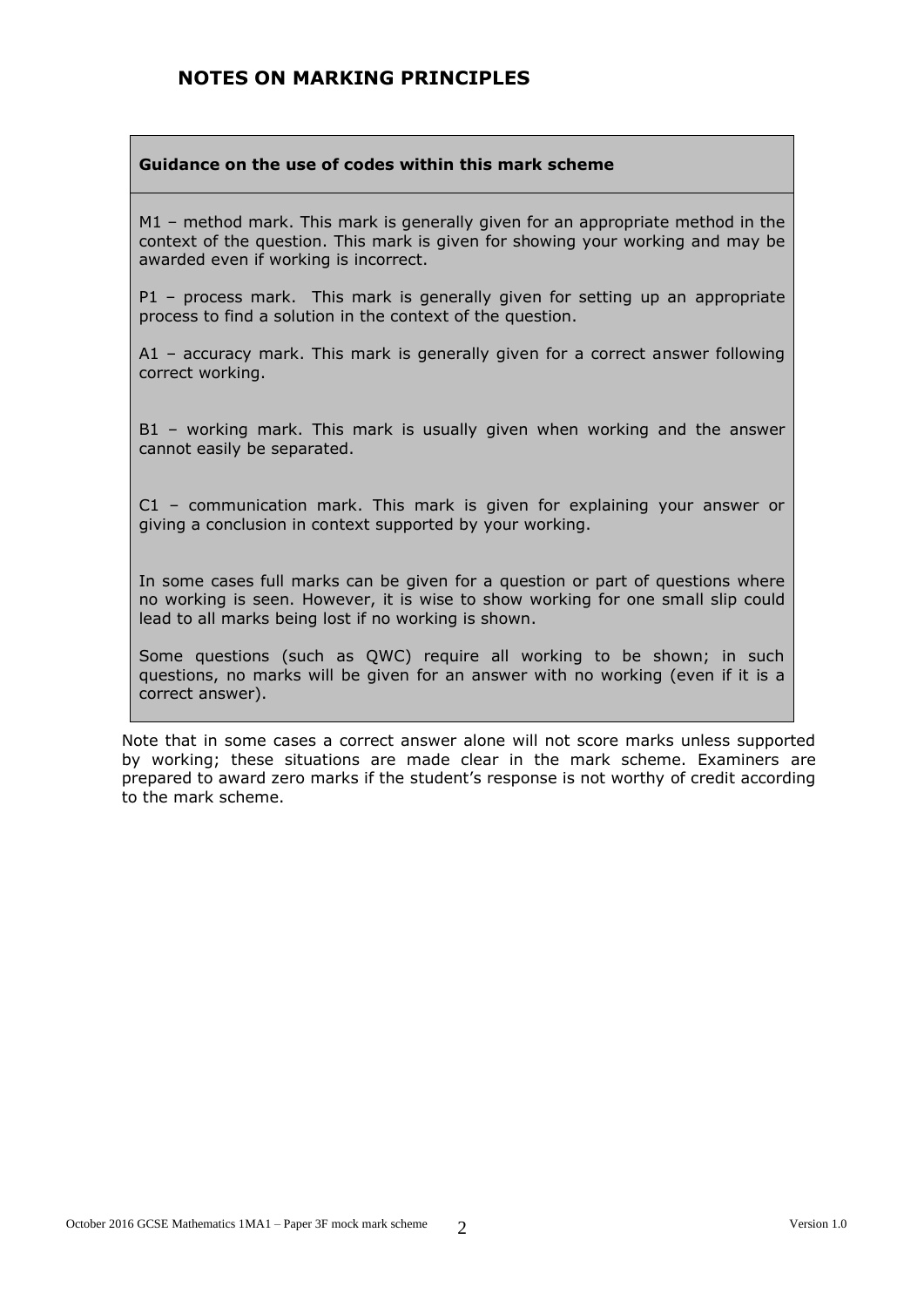#### **Question 1 (Total 1 mark)**

| Part | Working or answer an examiner might<br>expect to see | <b>Mark</b>    | <b>Notes</b>                                      |
|------|------------------------------------------------------|----------------|---------------------------------------------------|
|      | 42000                                                | B <sub>1</sub> | This mark is given for the correct answer<br>only |

#### **Question 2 (Total 1 mark)**

| Part | Working or answer an examiner might<br>expect to see | <b>Mark</b> | <b>Notes</b>                                      |
|------|------------------------------------------------------|-------------|---------------------------------------------------|
|      | 3.05, 3.2, 3.205, 3.25                               | <b>B</b> 1  | This mark is given for the correct answer<br>only |

## **Question 3 (Total 3 marks)**

| Part | Working or answer an examiner might<br>expect to see         | <b>Mark</b>    | <b>Notes</b>                                                                          |
|------|--------------------------------------------------------------|----------------|---------------------------------------------------------------------------------------|
| (a)  | $\overline{4}$                                               | B <sub>1</sub> | This mark is given for the correct answer<br>only                                     |
| (b)  | $(5+6+7+5+3+6+7)$ –<br>$(7+6+6+3+2+4+4)$                     | M1             | This mark is given for a method to for ti<br>find the difference in hours of sunshine |
|      | <sub>or</sub>                                                |                |                                                                                       |
|      | $(5-7) + (6-6) + (7-6) + (5-3) +$<br>$(3-2) + (6-4) + (7-4)$ |                |                                                                                       |
|      | 7                                                            | A <sub>1</sub> | This mark is given for the correct answer<br>only                                     |

## **Question 4 (Total 3 marks)**

| Part | Working an or answer examiner might<br>expect to see | <b>Mark</b>    | <b>Notes</b>                                                                                |
|------|------------------------------------------------------|----------------|---------------------------------------------------------------------------------------------|
|      | $45 \div 2.85 (= 15.789)$                            | P <sub>1</sub> | This mark is given for a start to a process<br>to find the solution                         |
|      | $15 \times 2.85 = 42.75$<br>$45 - 42.75 =$           | P <sub>1</sub> | This mark is given for a complete process<br>to find the amount of change Ben should<br>get |
|      | 2.25                                                 | A <sub>1</sub> | This mark is given for the correct answer<br>only                                           |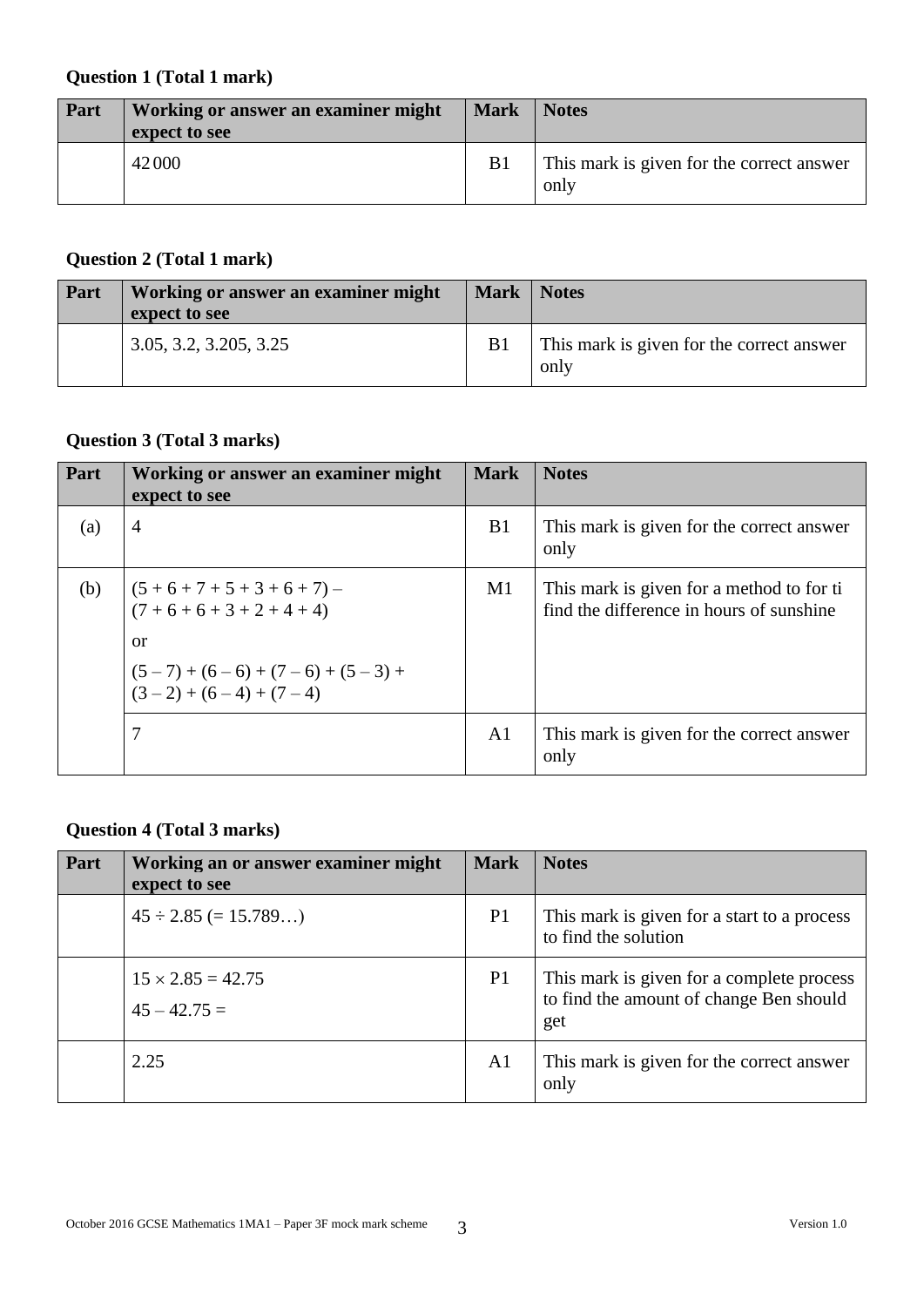## **Question 5 (Total 5 marks)**

| Part | Working or answer an examiner might<br>expect to see                                            | <b>Mark</b>    | <b>Notes</b>                                                                                           |
|------|-------------------------------------------------------------------------------------------------|----------------|--------------------------------------------------------------------------------------------------------|
| (a)  |                                                                                                 | C <sub>1</sub> | This mark is given for a correct pattern<br>drawn                                                      |
| (b)  | $4, 6, 8, 10, 12, 14, \ldots$                                                                   | M1             | This mark is given for a evidence of<br>interpretation: a number sequence or<br>further patterns drawn |
|      | 16                                                                                              | A1             | This mark is given for the correct answer<br>only                                                      |
| (c)  | e.g. pattern 10 has 22 squares                                                                  | C <sub>1</sub> | This mark is given for a start to an<br>explanation or counterexample                                  |
|      | No; pattern number 10 has 22 squares and<br>pattern number 20 has 42 squares, not 44<br>squares | C <sub>1</sub> | This mark is given for a complete<br>explanation                                                       |

### **Question 6 (Total 2 marks)**

| Part | Working or answer an examiner might<br>expect to see | <b>Mark</b>    | <b>Notes</b>                                                               |
|------|------------------------------------------------------|----------------|----------------------------------------------------------------------------|
|      | $2, 3, 5, 7, 11, 13, \ldots$                         | $\mathbf{M}1$  | This mark is given for a method to<br>identify two different prime numbers |
|      | $2 + 7 = 9$                                          | C <sub>1</sub> | This mark is given for a counterexample                                    |
|      | <sub>or</sub>                                        |                | shown                                                                      |
|      | $3 + 13 = 16$                                        |                |                                                                            |
|      | <sub>or</sub>                                        |                |                                                                            |
|      | $2 + 23 = 25$ , etc                                  |                |                                                                            |

#### **Question 7 (Total 3 marks)**

| Part | Working or answer an examiner might<br>expect to see | <b>Mark</b>    | <b>Notes</b>                                                                                                      |
|------|------------------------------------------------------|----------------|-------------------------------------------------------------------------------------------------------------------|
| (a)  | $8 - 1 = 7$                                          | B <sub>1</sub> | This mark is given for the correct answer<br>only                                                                 |
| (b)  | 1, 2, 2, 3, 3, 6, 7, 8                               | M1             | This mark is given for a method of listing<br>the numbers in order and identifying the<br>middle two numbers as 3 |
|      | 3                                                    | A <sub>1</sub> | This mark is given for the correct answer<br>only                                                                 |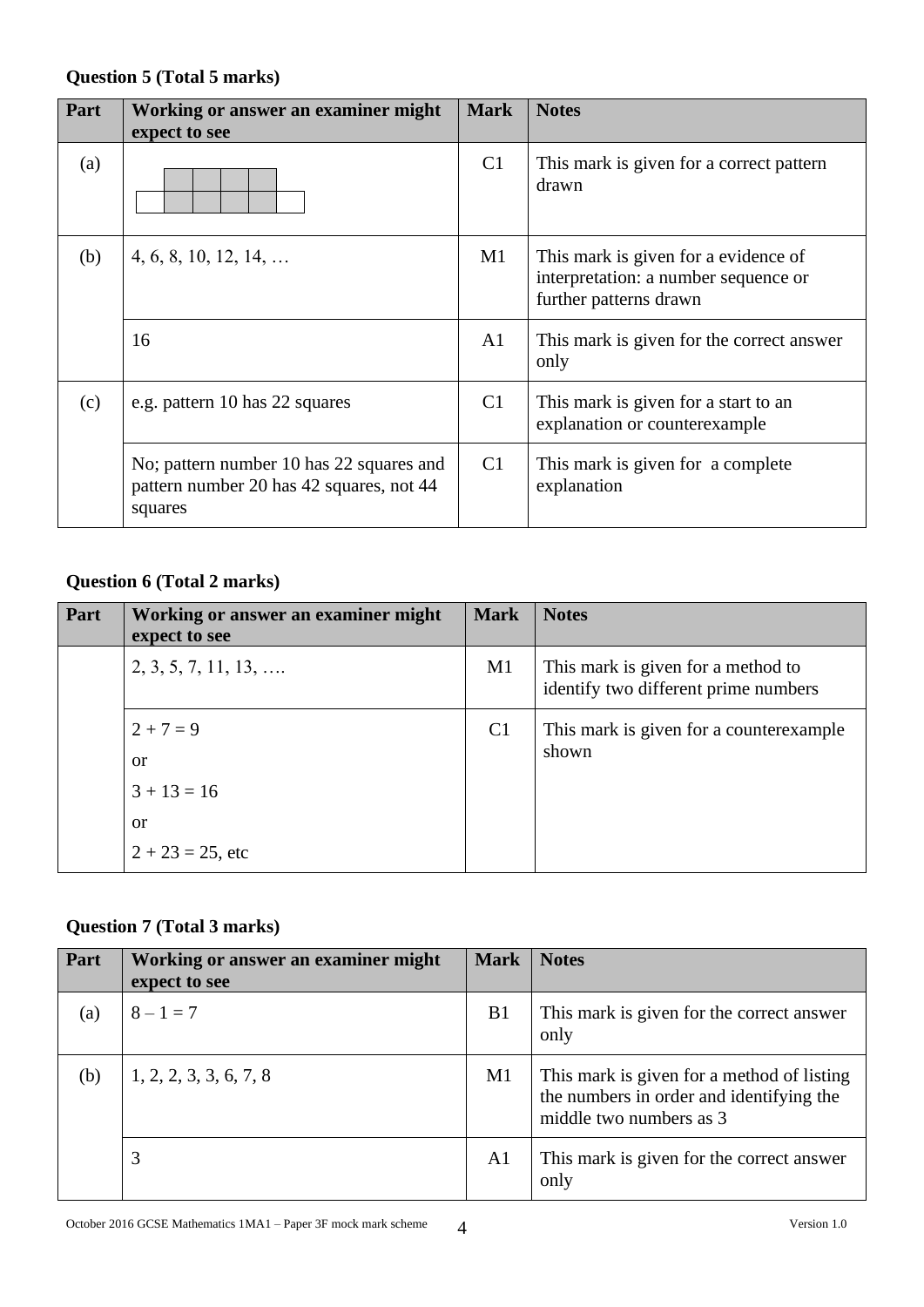#### **Question 8 (Total 3 marks)**

| Part | Working or answer an examiner might<br>expect to see | <b>Mark</b>    | <b>Notes</b>                                                    |
|------|------------------------------------------------------|----------------|-----------------------------------------------------------------|
|      | $\frac{3}{5}$ × 195 (= 117)                          | P <sub>1</sub> | This mark is given for a process to start<br>finding a solution |
|      | <sub>or</sub>                                        |                |                                                                 |
|      | $\frac{2}{3}$ × (375 – 195) (= 120)                  |                |                                                                 |
|      | $\frac{3}{5}$ × 195 + $\frac{2}{3}$ × (180)          | P <sub>1</sub> | This mark is given for a complete process<br>to find a solution |
|      | 237                                                  | A <sub>1</sub> | This mark is given for the correct answer<br>only               |

## **Question 9 (Total 3 marks)**

| Part | Working or answer an examiner might<br>expect to see | <b>Mark</b>    | <b>Notes</b>                                                                              |
|------|------------------------------------------------------|----------------|-------------------------------------------------------------------------------------------|
|      | 0.21 or 19500                                        | P <sub>1</sub> | This mark is given for a process for<br>converting between ml and l                       |
|      | $19500 \div 210$<br>or<br>$19.5 \div 0.21$           | P <sub>1</sub> | This mark is given for a process to find<br>out how many cups can be completely<br>filled |
|      | 92                                                   | A1             | This mark is given for the correct answer<br>only                                         |

#### **Question 10 (Total 3 marks)**

| Part | Working or answer an examiner might<br>expect to see                            | <b>Mark</b>    | <b>Notes</b>                                                                                          |
|------|---------------------------------------------------------------------------------|----------------|-------------------------------------------------------------------------------------------------------|
|      | 4.5 cm, 6 cm or 7.5 cm<br>9 km, 12 km or 15 km                                  | M1             | This mark is given for a method of<br>measuring of one of the lines, $\pm$ 2mm,<br>and scaling $(x2)$ |
|      | $AB + BC - AC = 4.5 + 6 - 7.5$<br><sub>or</sub><br>$AB + BC - AC = 9 + 12 - 15$ | M1             | This mark is given for a complete method<br>to find $AB + BC - AC$ (scaled or<br>unscaled)            |
|      | 6                                                                               | A <sub>1</sub> | This mark is given for an answer in range<br>$4.8 - 7.2$ , supported by correct working               |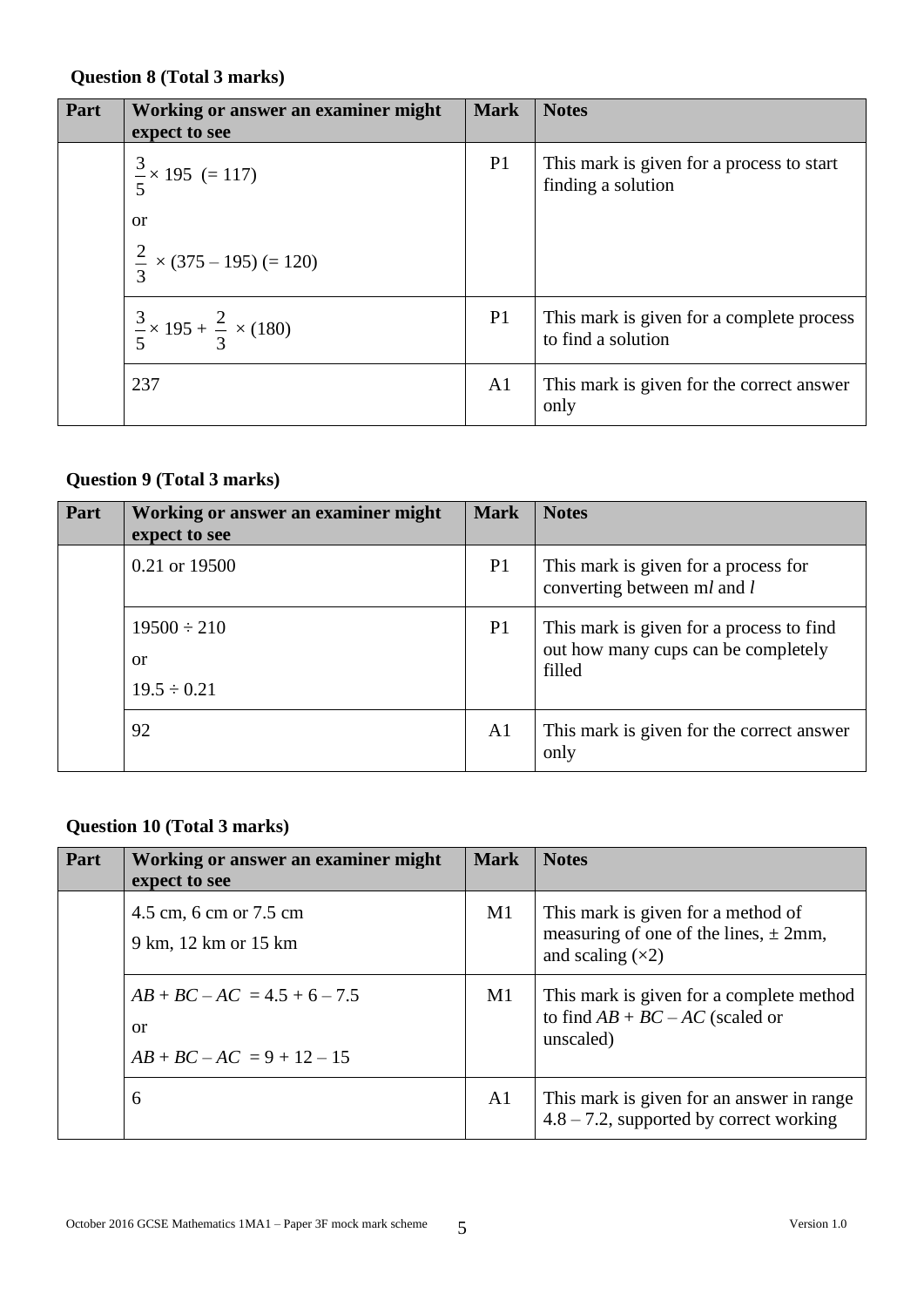#### **Question 11 (Total 2 marks)**

| Part | Working or answer an examiner might<br>expect to see | <b>Mark</b> | <b>Notes</b>                                                      |
|------|------------------------------------------------------|-------------|-------------------------------------------------------------------|
|      | 78:52                                                | M1          | This mark is given for a method to for<br>representing as a ratio |
|      | 3:2                                                  | A1          | This mark is given for the correct answer<br>only                 |

## **Question 12 (Total 4 marks)**

| Part | Working or answer an examiner might<br>expect to see                                                                                                                   | <b>Mark</b>    | <b>Notes</b>                                                                                     |
|------|------------------------------------------------------------------------------------------------------------------------------------------------------------------------|----------------|--------------------------------------------------------------------------------------------------|
|      | $ABC = 46^{\circ}$<br>vertically opposite angles are equal<br>or<br>$BAC = 180^{\circ} - 113^{\circ} (= 67^{\circ})$<br>angles on a straight line add to $180^{\circ}$ | M1             | This mark is given for a method leading to<br>the evaluation of another angle in triangle<br>ABC |
|      | $ACB = 67^{\circ}$<br>angles in a triangle add up to $180^\circ$                                                                                                       | A1             | This mark is given for the correct answer<br>only                                                |
|      |                                                                                                                                                                        | C <sub>1</sub> | This mark is given for all appropriate<br>reasons related to method shown                        |
|      | $ACB = BAC = 67^{\circ}$<br>an isosceles triangle has two equal angles                                                                                                 | C <sub>1</sub> | This mark is given for a concluding<br>statement                                                 |

## **Question 13 (Total 3 marks)**

| Part | Working an or answer examiner might<br>expect to see         | <b>Mark</b>    | <b>Notes</b>                                                                                   |
|------|--------------------------------------------------------------|----------------|------------------------------------------------------------------------------------------------|
|      | 8<br>and $\frac{43}{56}$<br>$\frac{1}{10}$                   | P <sub>1</sub> | This mark is given for a process to start<br>making a comparison                               |
|      | 80\% and $76.7$ %<br><sub>or</sub><br>$56 \times 0.8 = 44.8$ | P <sub>1</sub> | This mark is given for a complete process<br>to give values that can be used for<br>comparison |
|      | No, the advert is not supported                              | A <sub>1</sub> | This mark is given for the correct<br>statement with supporting working                        |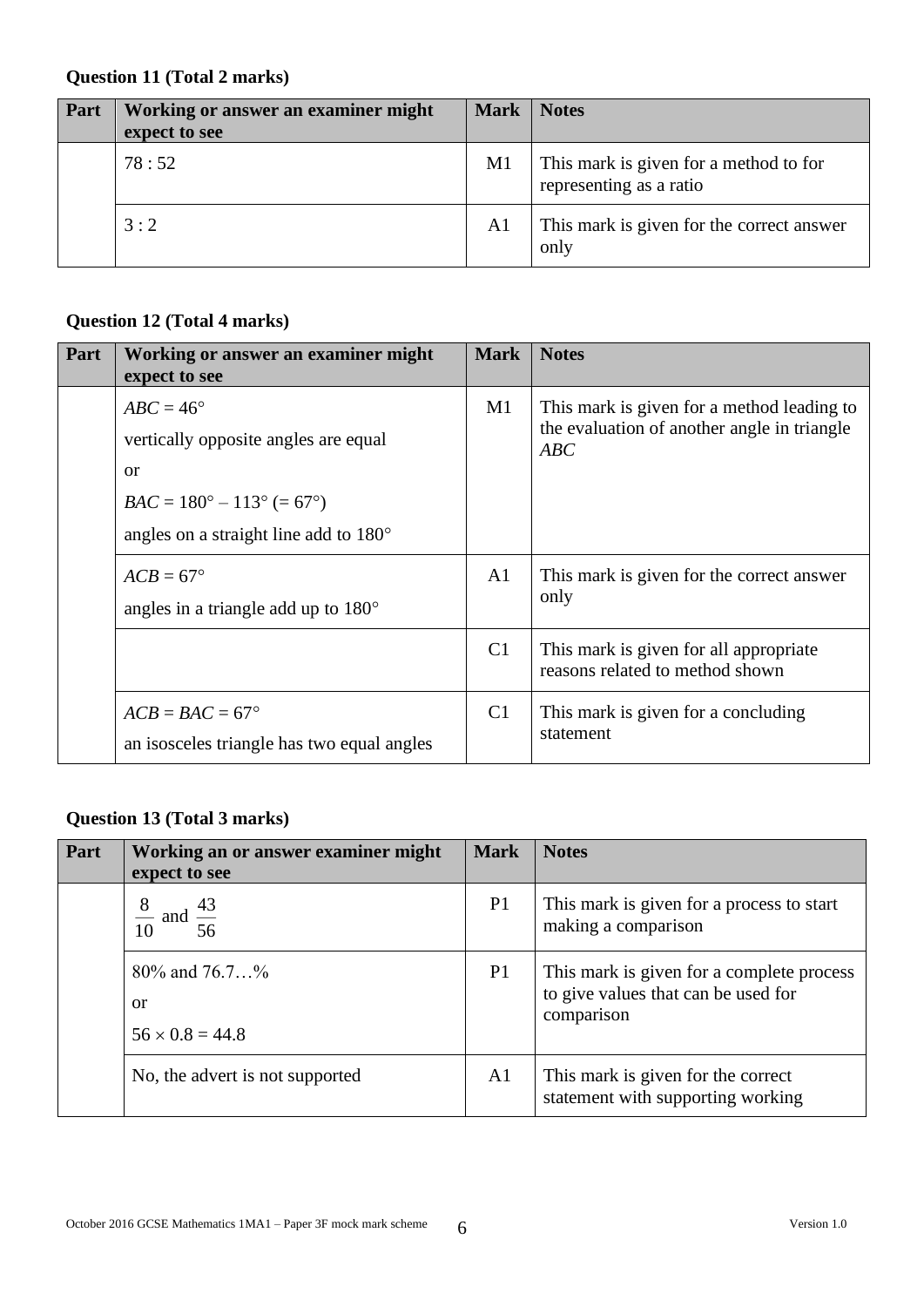## **Question 14 (Total 3 marks)**

| Part | Working or answer an examiner might<br>expect to see                                                                                              | <b>Mark</b> | <b>Notes</b>                                                                         |
|------|---------------------------------------------------------------------------------------------------------------------------------------------------|-------------|--------------------------------------------------------------------------------------|
|      | $x = -2, y = -3$                                                                                                                                  | M1          | This mark is given for at least 2 correct<br>attempts to find points by substituting |
|      | $x = -1, y = -1$                                                                                                                                  |             | <b>or</b>                                                                            |
|      | $x = 0, y = 1$                                                                                                                                    |             | line drawn with gradient of 2 or line                                                |
|      | $x = 1, y = 3$                                                                                                                                    |             | drawn with y intercept at 1                                                          |
|      | $x = 2, y = 5$                                                                                                                                    |             |                                                                                      |
|      | $x = 3, y = 7$                                                                                                                                    |             |                                                                                      |
|      |                                                                                                                                                   | M1          | This mark is given for a at least 2 correct<br>points plotted                        |
|      |                                                                                                                                                   |             | <sub>or</sub>                                                                        |
|      |                                                                                                                                                   |             | line segment of $y = 2x + 1$ drawn                                                   |
|      | $\mathcal{V}$ $\triangleq$<br>8<br>6<br>5<br>4<br>3<br>2<br>$\vec{x}$<br>$\overline{o}$<br>$-2$<br>$\frac{1}{2}$<br>$\frac{1}{3}$<br>$-2$<br>$-3$ | A1          | This mark is given for the correct line<br>between $x = -2$ and $x = 3$              |

## **Question 15 (Total 5 marks)**

| Part | Working or answer an examiner might<br>expect to see | <b>Mark</b>    | <b>Notes</b>                                                             |
|------|------------------------------------------------------|----------------|--------------------------------------------------------------------------|
| (a)  | 8, 11, or 16 seen                                    | M1             | This mark is given for a method to<br>substitute 1, 2 or 3 into $nz + 7$ |
|      | 8, 11, 16                                            | A <sub>1</sub> | This mark is given for the correct answer<br>only                        |
| (b)  | $\sqrt{(128-7)} = 11$ ; 11th term                    | B <sub>1</sub> | This mark is given for the correct answer<br>only                        |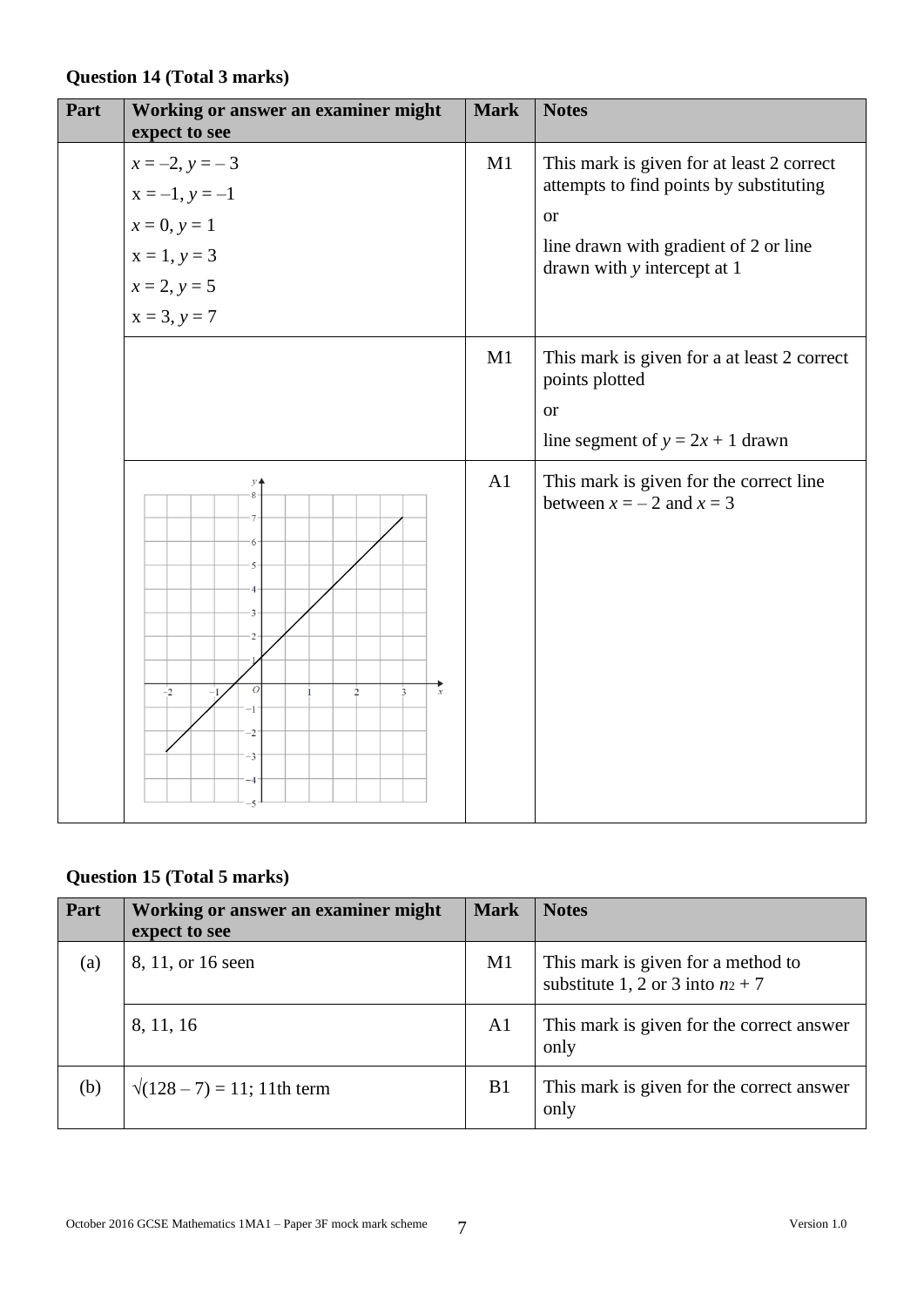#### **Question 16 (Total 3 marks)**

| Part | Working or answer an examiner might<br>expect to see | <b>Mark</b>    | <b>Notes</b>                                                                        |
|------|------------------------------------------------------|----------------|-------------------------------------------------------------------------------------|
|      | $\div 20 \times 50$                                  | M1             | This mark is given for a method to find<br>the right amounts for 50 walnut biscuits |
|      | <sub>or</sub>                                        |                |                                                                                     |
|      | $50 \div 20 (= 2.5)$                                 |                |                                                                                     |
|      |                                                      | A <sub>1</sub> | This mark is given for 2 or 3 amounts<br>correct                                    |
|      | 125, 250, 100, 125, 5                                | A <sub>1</sub> | This mark is given for all amounts correct                                          |

## **Question 17 (Total 4 marks)**

| Part | Working or answer an examiner might<br>expect to see            | <b>Mark</b>    | <b>Notes</b>                                                                                                    |
|------|-----------------------------------------------------------------|----------------|-----------------------------------------------------------------------------------------------------------------|
| (a)  | 2y3                                                             | B <sub>1</sub> | This mark is given for the correct answer<br>only                                                               |
| (b)  | $m(m+1)$                                                        | B1             | This mark is given for the correct answer<br>only                                                               |
| (c)  | $c - 5 = 3h$<br><sub>or</sub><br>$\frac{c}{3} = \frac{3h+5}{3}$ | M1             | This mark is given for subtracting 5 from<br>both sides<br><b>or</b><br>dividing each term by 3 as a first step |
|      | $h = \frac{c-5}{3}$                                             | A <sub>1</sub> | This mark is given for the correct answer<br>only                                                               |

#### **Question 18 (Total 3 marks)**

| Part | Working or answer an examiner might<br>expect to see                | <b>Mark</b>    | <b>Notes</b>                                                                                                                                             |
|------|---------------------------------------------------------------------|----------------|----------------------------------------------------------------------------------------------------------------------------------------------------------|
|      | $24, 48, 72, 96, 120, \ldots$<br>$20, 40, 60, 80, 100, 120, \ldots$ | P <sub>1</sub> | This mark is given for a process to list<br>multiples of 24 and 20 with at least 3<br>numbers in each list, or an expansion of<br>24 and 20 into factors |
|      | 120 minutes (or 2 hours)                                            | A <sub>1</sub> | This mark is given for a correct answer<br>identifying the lowest common multiple<br>(LCM)                                                               |
|      | $9.30$ a.m.                                                         | A1             | This mark is given for a correct answer<br>only                                                                                                          |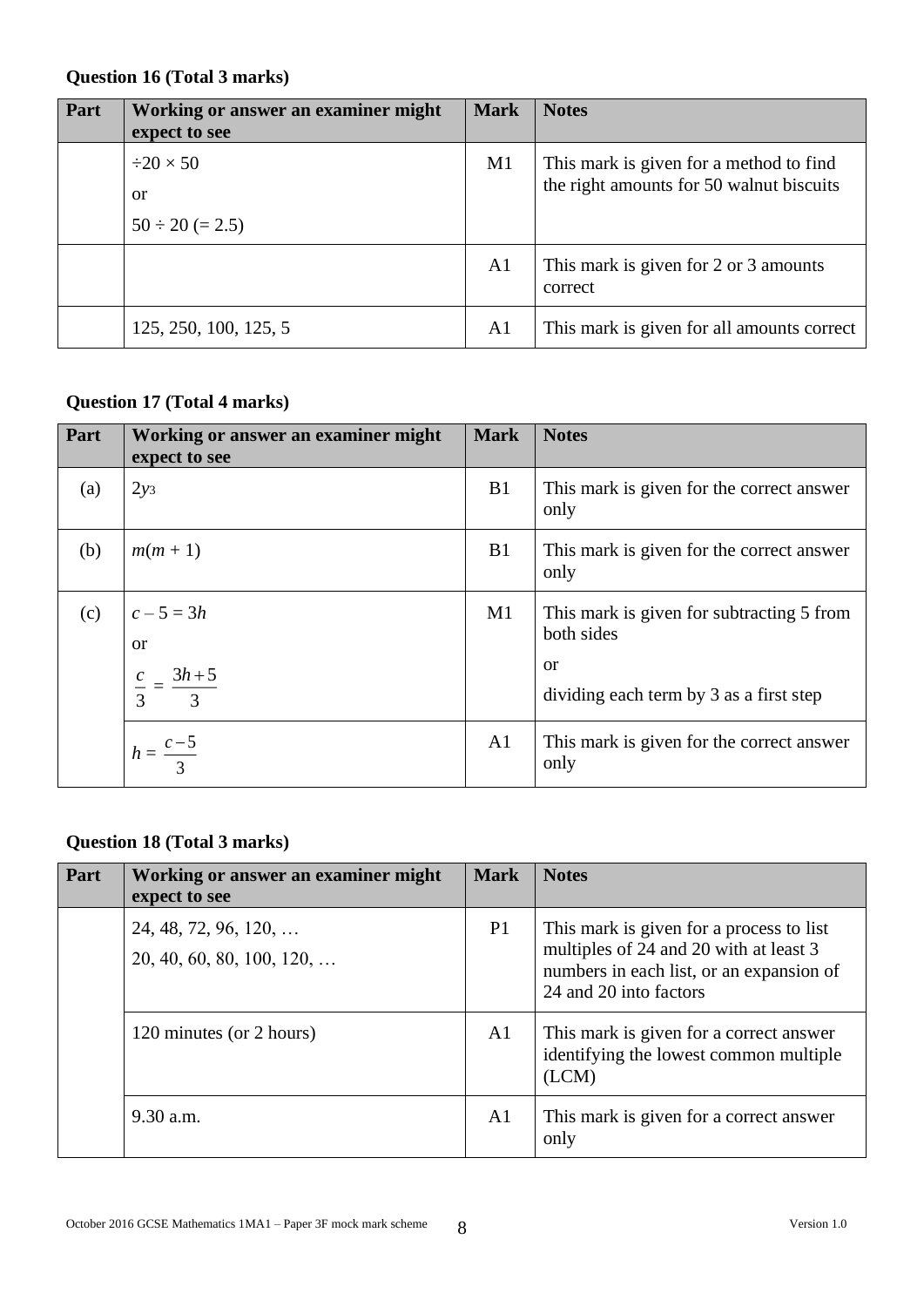#### **Question 19 (Total 2 marks)**

| Part | Working or answer an examiner might<br>expect to see                                                                       | <b>Mark</b>    | <b>Notes</b>                                                                                                                                |
|------|----------------------------------------------------------------------------------------------------------------------------|----------------|---------------------------------------------------------------------------------------------------------------------------------------------|
|      | $(x+5)2(x+5)2 =$                                                                                                           | C <sub>1</sub> | This mark is given for a correct for<br>expansion of $(x + 5)$ with at least 3 terms<br>correct<br>or for a substitution of the same number |
|      |                                                                                                                            |                | into both expressions (counterexample)                                                                                                      |
|      | $(x+5)$ <sub>2</sub> = x <sub>2</sub> + 10x + 25<br>Azmol is wrong; $xz + 10x + 25 \neq x^2 + 25$ for<br>all values of $x$ | C <sub>1</sub> | This mark is given for a correct<br>evaluation of both expressions                                                                          |

## **Question 20 (Total 4 marks)**

| Part | Working or answer an examiner might<br>expect to see                                 | <b>Mark</b>    | <b>Notes</b>                                                          |
|------|--------------------------------------------------------------------------------------|----------------|-----------------------------------------------------------------------|
|      | $105 \div (5-2) (=35)$<br>Kim gets £70, Molly gets £175                              | P <sub>1</sub> | This mark is given for a strategy to start<br>to solve the problem    |
|      | $385 - (2 \times 35) - (5 \times 35) = (140)$<br>or<br>$(385 \div 35) - 2 - 5 (= 4)$ | P <sub>1</sub> | This mark is given for a process to find<br>Laura's share             |
|      | $\frac{140}{385} \times 100$<br>$\frac{4}{11} \times 100$                            | P <sub>1</sub> | This mark is given for a process to find<br>the percentage Laura gets |
|      | 36.4%                                                                                | A <sub>1</sub> | This mark is given for an answer in range<br>36.3 to 36.4             |

### **Question 21 (Total 2 marks)**

| Part | Working an or answer examiner might<br>expect to see                       | <b>Mark</b>    | <b>Notes</b>                               |
|------|----------------------------------------------------------------------------|----------------|--------------------------------------------|
|      | Points are joined with a curve, not with<br>line segments                  | C <sub>1</sub> | This mark is given for a correct statement |
|      | Points should be plotted at mid-points of<br>the intervals, not end points | C <sub>1</sub> | This mark is given for a correct statement |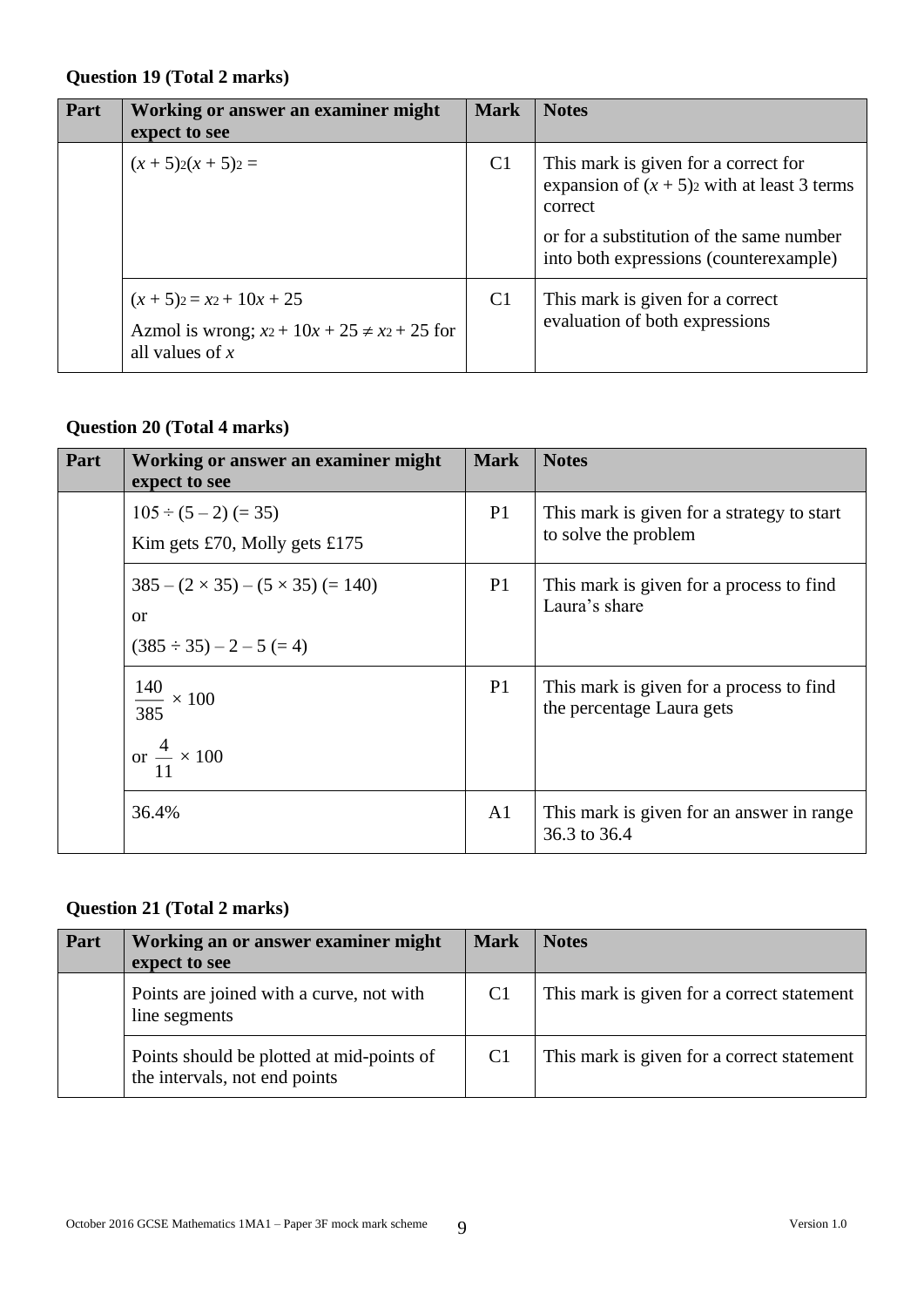#### **Question 22 (Total 2 marks)**

| <b>Part</b> | Working or answer an examiner might<br>expect to see | <b>Mark</b>    | <b>Notes</b>                                                                   |
|-------------|------------------------------------------------------|----------------|--------------------------------------------------------------------------------|
|             | $5\% = 2.30$ ; $100\% = 20 \times 2.30$              | M1             | This mark is given for a method to link<br>5% with 2.30 or $100 \div 5 (= 20)$ |
|             | 46                                                   | A <sub>1</sub> | This mark is given for a correct answer<br>only                                |

## **Question 23 (Total 3 marks)**

| Part | Working or answer an examiner might<br>expect to see         | <b>Mark</b>    | <b>Notes</b>                                                                                                        |
|------|--------------------------------------------------------------|----------------|---------------------------------------------------------------------------------------------------------------------|
|      | $(180 \times 3) \div 5 (= 108)$<br>or<br>$360 \div 5 (= 72)$ | P <sub>1</sub> | This mark is given for a process to find<br>either an interior or an exterior angle of<br>the pentagon <i>ABCDE</i> |
|      | $FCD = CDF = 72$<br>$CFD = 180 - 72 - 72$                    | P <sub>1</sub> | This mark is given for a complete process<br>to find angle CFD                                                      |
|      | 36                                                           | A <sub>1</sub> | This mark is given for a correct answer<br>only                                                                     |

## **Question 24 (Total 6 marks)**

| Part | Working or answer an examiner might<br>expect to see | <b>Mark</b>    | <b>Notes</b>                                                                  |
|------|------------------------------------------------------|----------------|-------------------------------------------------------------------------------|
| (a)  | $\pi \times 4.22 \ (\div 2)$                         | P1             | This mark is given for a process to find<br>the area of circle or semicircle  |
|      | $(8.4 \times 5.6) + \frac{\pi \times 4.2^2}{2}$      | P <sub>1</sub> | This mark is given for a process to find<br>the area of the garden $(= 74.7)$ |
|      | $74.7 \div 12$ (= 6.22, so 7 boxes required)         | P1             | This mark is given for a process to find<br>number of boxes required          |
|      | $7 \times 4.99$                                      | P <sub>1</sub> | This mark is given for a process to find<br>the cost of 7 boxes               |
|      | 34.93                                                | A <sub>1</sub> | This mark is given for a correct answer<br>only                               |
| (b)  | Carol might need to buy fewer boxes                  | C <sub>1</sub> | This mark is given for a correct statement                                    |